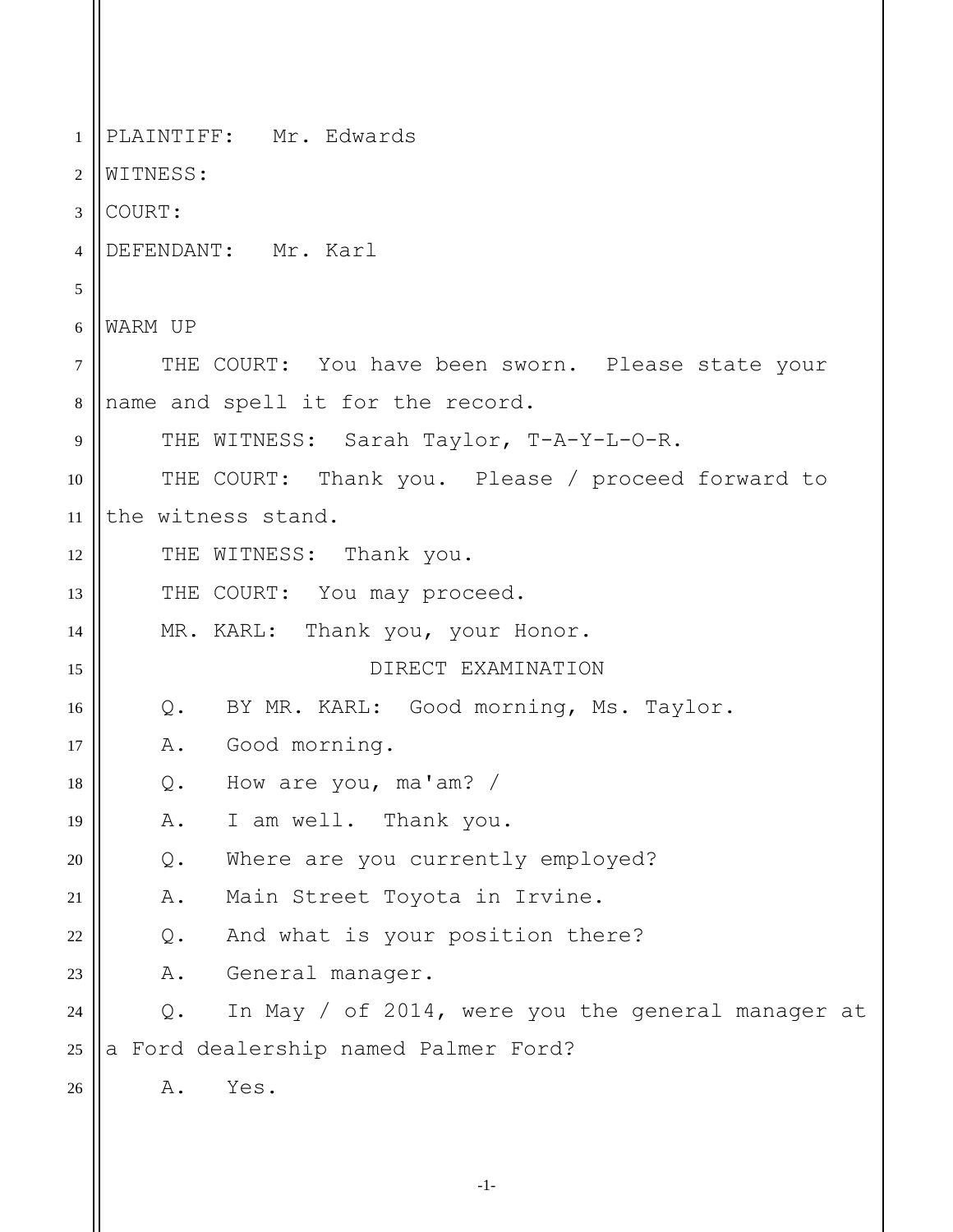1 2 3 4 Q. And what were your duties as a general / manager? A. I manage the operations of the dealership and oversee all the departments. Q. Okay.

A. Service, sales, and parts.

5

18

20

26

6 7 8 Q. Were you in charge of enforcing the / policies and rules for the dealership for both sales and service? A. Yes.

9 10 11 12 Q. And with respect to the sale of used cars, did the dealership have / some policies and rules in place for identifying things on used cars such as accident history or things of that nature?

13 14 15 A. Yes. When we sell / the car, we include the Carfax report and the title report so that the buyer can view it if they wish.

16 17 Q. And is the policy \*/ of the dealership full disclosure to the buyer?

MR. EDWARDS: Objection. Relevance.

19 THE COURT: Overruled.

THE WITNESS: Yes.

21 22 Q. BY MR. KARL: Why is that important to Palmer Ford?

23 24 25 A. We are quite a bit different / than most other auto retailers. We believe in sharing as much as we can on the car so that the buyer can be well-informed.

Q. In / this case, ma'am, you have reviewed the

-2-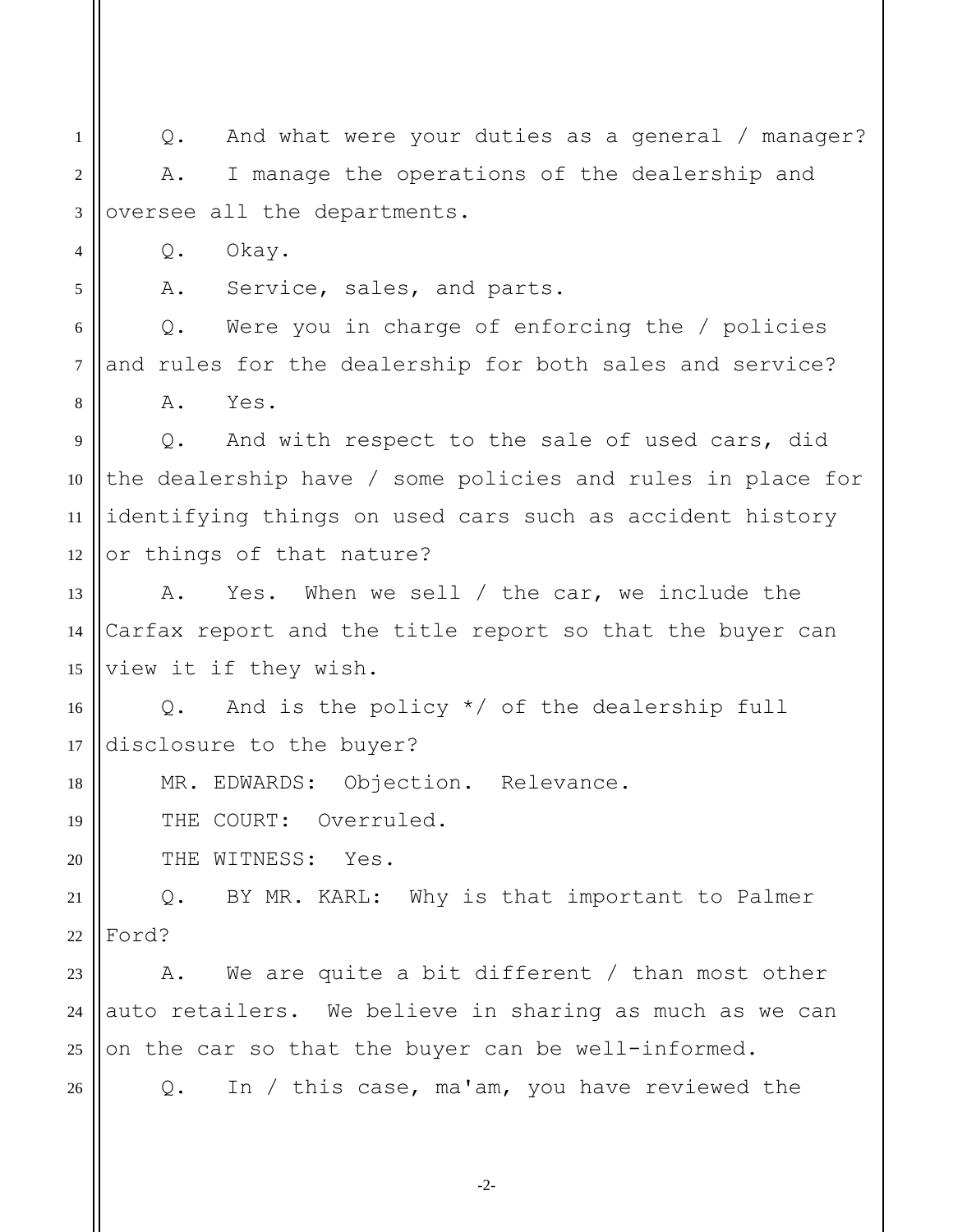1 2 3 4 5 6 7 8 9 10 11 12 13 14 15 16 17 18 19 20 21 22 23 24 25 26 whole service file? A. A little bit. Q. Do you know if Palmer Ford gave the buyer in this case / a limited warranty? MR. EDWARDS: Objection. Lacks foundation. THE COURT: Yes. That will be sustained. Q. BY MR. KARL: Now, ma'am, are you familiar with the 50/50 warranty that buyers are given / through the dealership back in May of 2014? A. Yes, I am. Q. Would you be kind enough to look at the exhibit I have / placed on the overhead. Are you familiar with this document? A. Yes. Q. Did the dealership in this case provide Mr. Ortiz with this warranty for free? / MR. EDWARDS: Objection. Lacks foundation. Misstates the document. THE COURT: Mr. Karl, is that in issue? MR. KARL: It is, your Honor. That's the only question I am going to ask / on it and then I am going to move on. THE COURT: You need to move on, please. Q. BY MR. KARL: You were not involved in the sales transaction itself, \*/ correct? A. That's correct.

-3-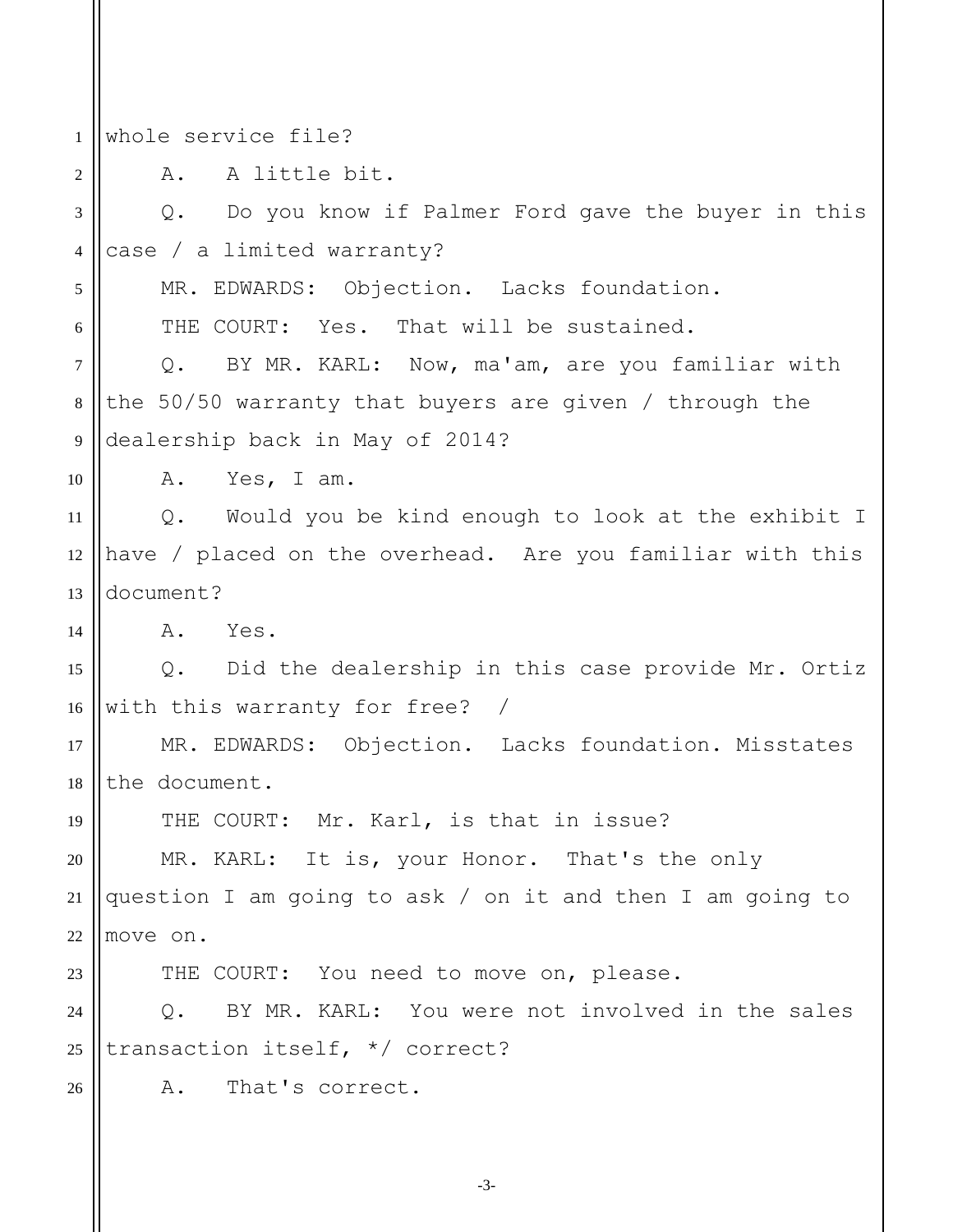1 2 3 4 5 6 Q. Did you have any conversations with Mr. Ortiz at any time? A. Absolutely. Q. And do you recall when the first -- well, let me / ask you this: How many conversations did you have with him?

A. I believe it was three by telephone.

8 9 Q. Okay. And do you recall when the / first conversation was?

10 A. I believe it was in the latter part of July.

11 Q. Okay. And did you call him or did he call you?

A. He / telephoned me.

7

12

14

17

13 Q. Did you have any problems communicating with him?

A. No, absolutely not.

15 16 Q. And can you tell me what he said to you in that / first conversation?

MR. EDWARDS: Objection. Irrelevant.

18 THE COURT: Overruled.

19 20 21 THE WITNESS: Mr. Ortiz called me. He called me and complained about the ride of the vehicle. He said that on the / freeway the truck had a bounce.

22 23 Q. BY MR. KARL: Did you ask him to describe it in more detail?

 $24$ 25 26 A. Yes. I listened to his complaint. I asked him / if the service department had had a chance to look at the vehicle yet. I believe he said yes.

-4-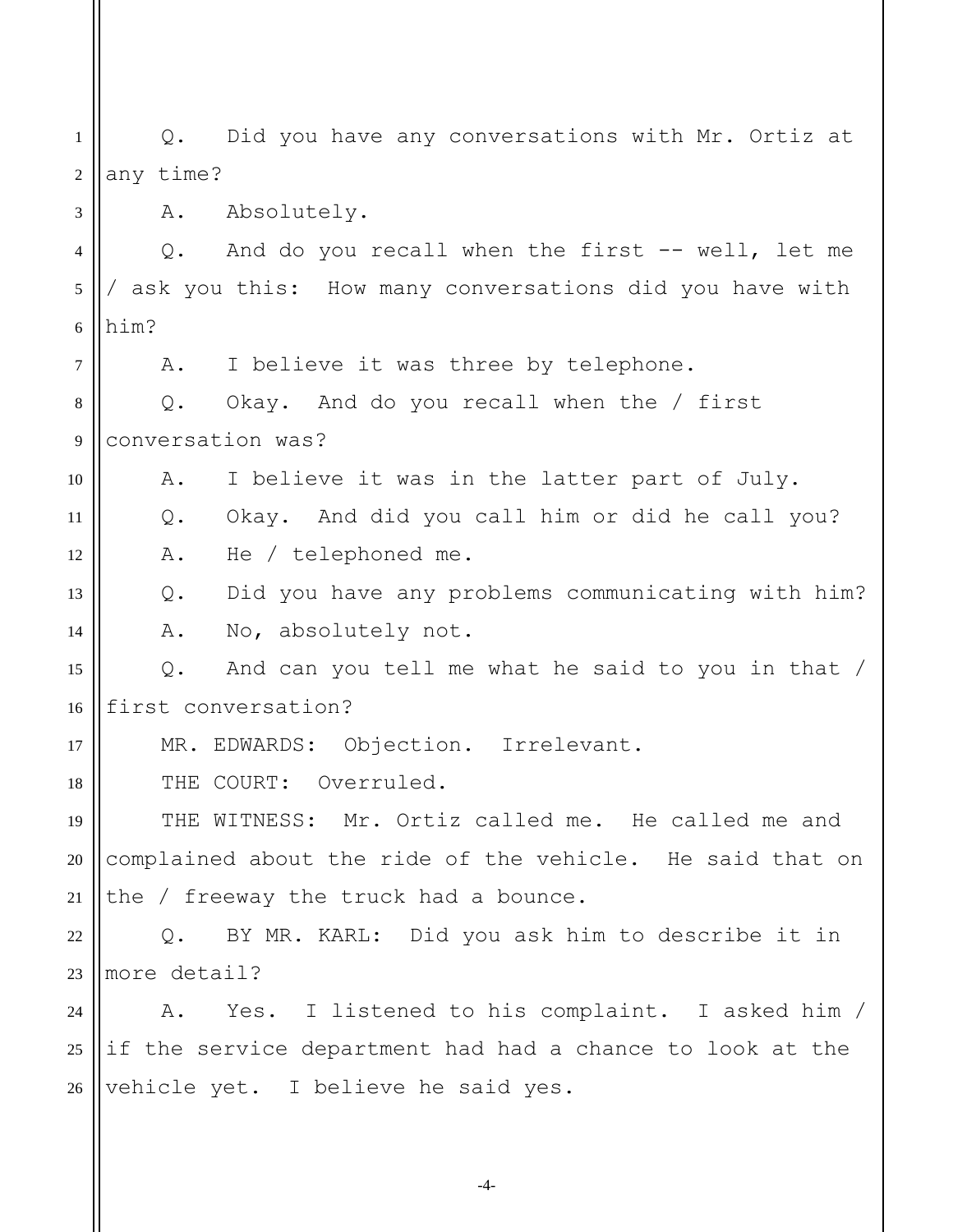| $\mathbf{1}$     | Q. Did you find out how long / ago that had            |
|------------------|--------------------------------------------------------|
| $\sqrt{2}$       | happened?                                              |
| $\mathfrak{Z}$   | Not at that time. I was trying to determine what<br>Α. |
| $\overline{4}$   | the exact problem was by asking Mr. Ortiz about his    |
| $\sqrt{5}$       | driving. $*/$                                          |
| $\sqrt{6}$       | **END OF WARM UP**                                     |
| $\boldsymbol{7}$ |                                                        |
| $\,8\,$          |                                                        |
| 9                |                                                        |
| 10               |                                                        |
| $11\,$           |                                                        |
| 12               |                                                        |
| 13               |                                                        |
| 14               |                                                        |
| 15               |                                                        |
| 16               |                                                        |
| 17               |                                                        |
| 18               |                                                        |
| 19               |                                                        |
| $20\,$<br>21     |                                                        |
| <b>22</b>        |                                                        |
| 23               |                                                        |
| 24               |                                                        |
| 25               |                                                        |
| 26               |                                                        |
|                  |                                                        |
|                  |                                                        |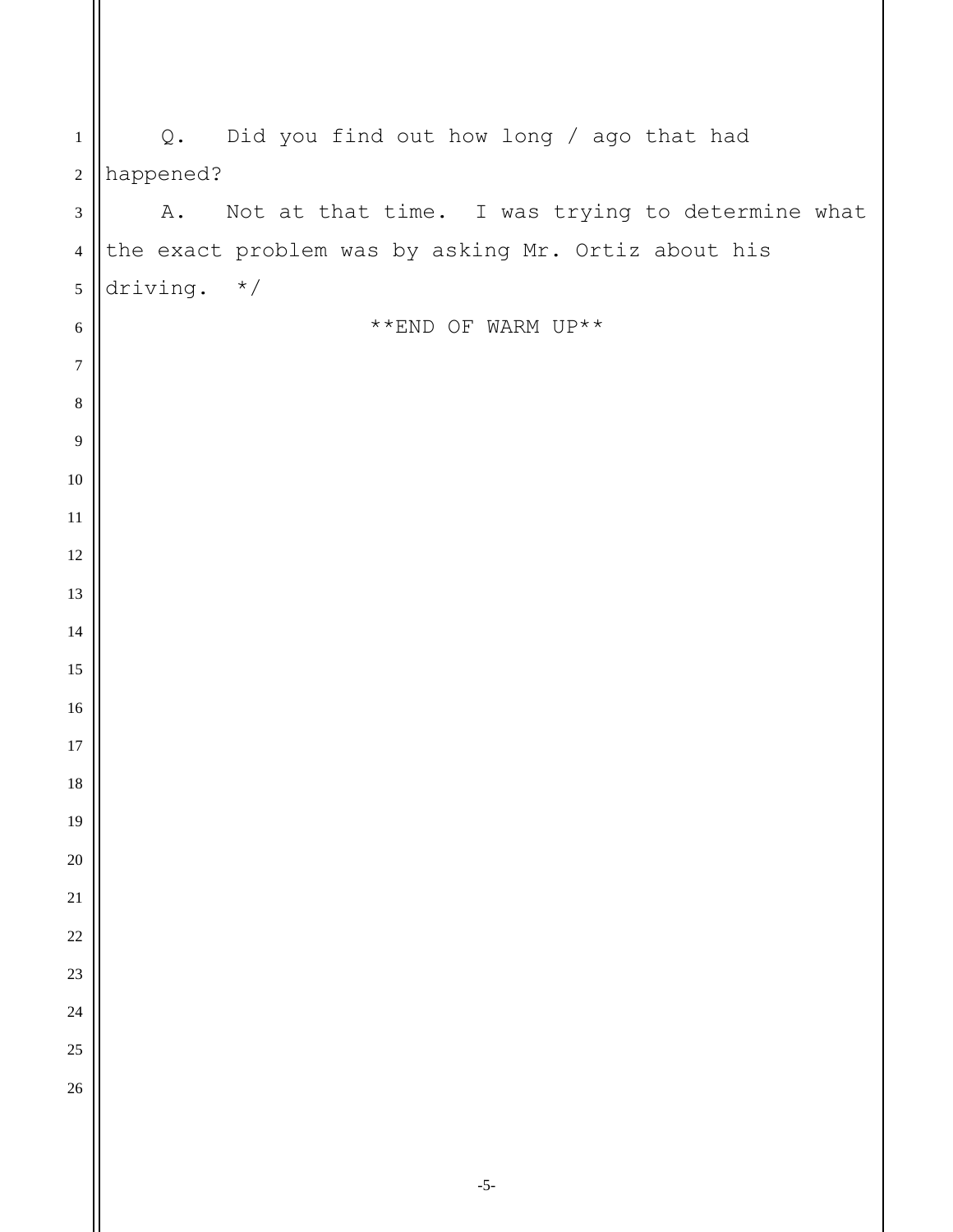1 EXAM

2 3 4 5 6 7 8 9 10 11 12 13 14 15 16 17 18 19 20 21 22 23 24 25 26 Q. BY MR. KARL: What do you mean? A. Sometimes the roadways can affect the ride. I wanted to know the conditions of the roadways -- MR. EDWARDS: Objection, your Honor. Improper expert / testimony. THE COURT: Overruled. Next question. Q. BY MR. KARL: What else did you say in your call? A. Well, I am concerned about the consumer. I asked Mr. Ortiz if he / would bring the vehicle in so we could inspect it. He said he had already done that. The mechanic told him it was going to / be \$800 to fix it. Q. Did Mr. Ortiz give you a name of who had quoted that amount? A. He was upset because I / told him it wouldn't be covered under the warranty. He said he was going to sue us and then he hung up on me. Q. Okay. / That first conversation was sometime at the end of July? A. Yes. Q. So you offered to have the vehicle looked at in the service department again, / correct? A. Yes. Q. And did you have any conversation with him at that time -- well, let me back up. You indicated that you told him that / the repairs were not covered, correct?

-6-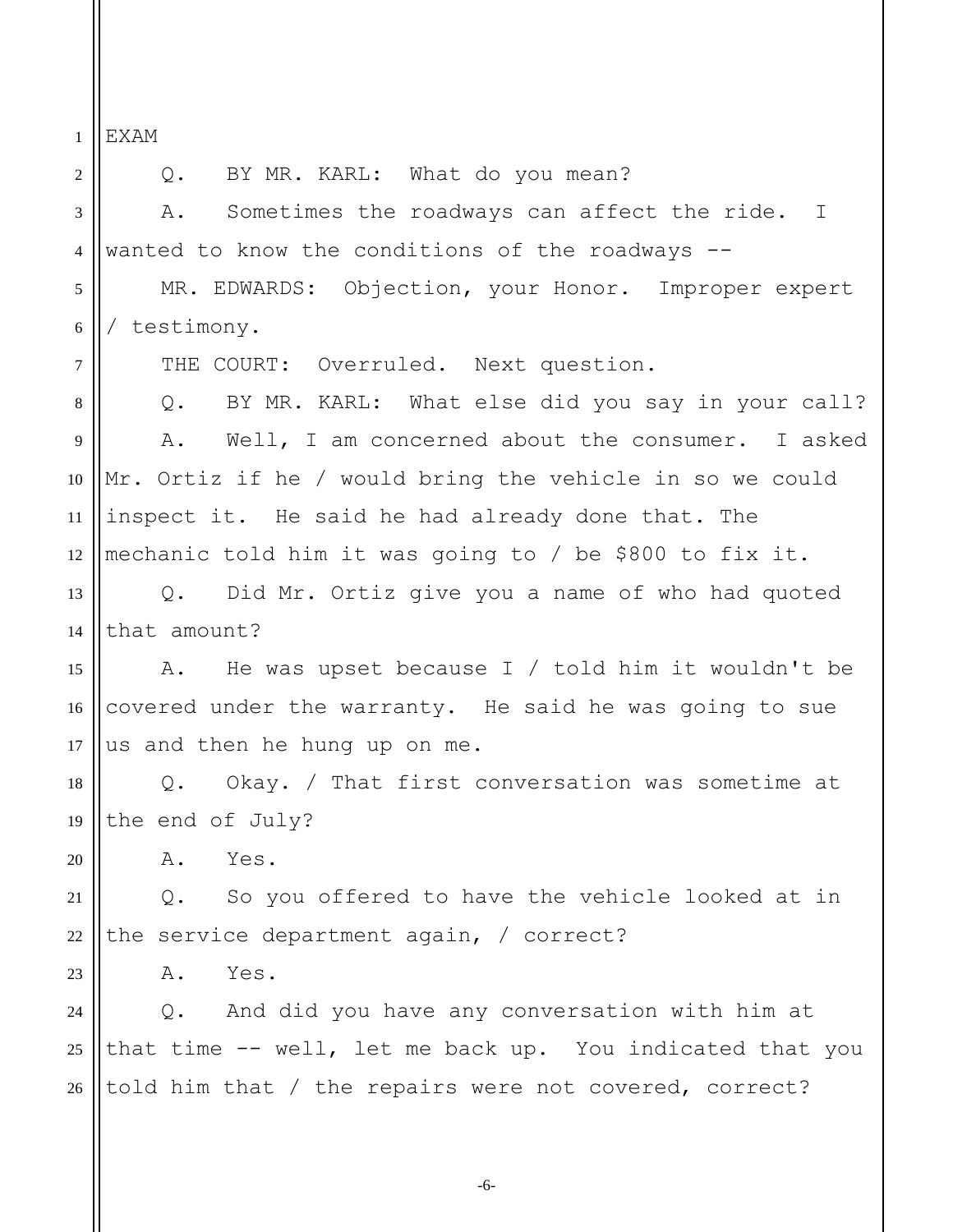1

A. Yes.

2 3 4 Q. Did you tell him in that first conversation that the dealership was willing to split the repair with \*/ him 50/50?

5 6 7 8 9 A. I can't remember if it was the first conversation or the second conversation. He mentioned speaking with Henry. I guess there was / already an offer on the table of splitting the cost with him. I told him I would honor that if an employee made that promise / to a buyer.

10 11 Q. Do you recall if that was in the first or second call?

12 A. I don't recall exactly.

13 14 Q. Okay. When was the second call / relative to that first one?

15 16 A. I believe they were about a week apart. It was either a week or two.

17 18 19 Q. Did you call Mr. Ortiz / or did he call you? A. He telephoned me. I believe we left a couple messages and then he returned my call.

20 21 22 23 24 Q. What was your conversation / at that point? A. Same thing. He wanted us to repair the vehicle. We scheduled a time for him to bring the vehicle in for an / inspection. I said I would be there even though it was my vacation.

25 26 Q. You confirmed the dealership would split the cost of the repairs?

-7-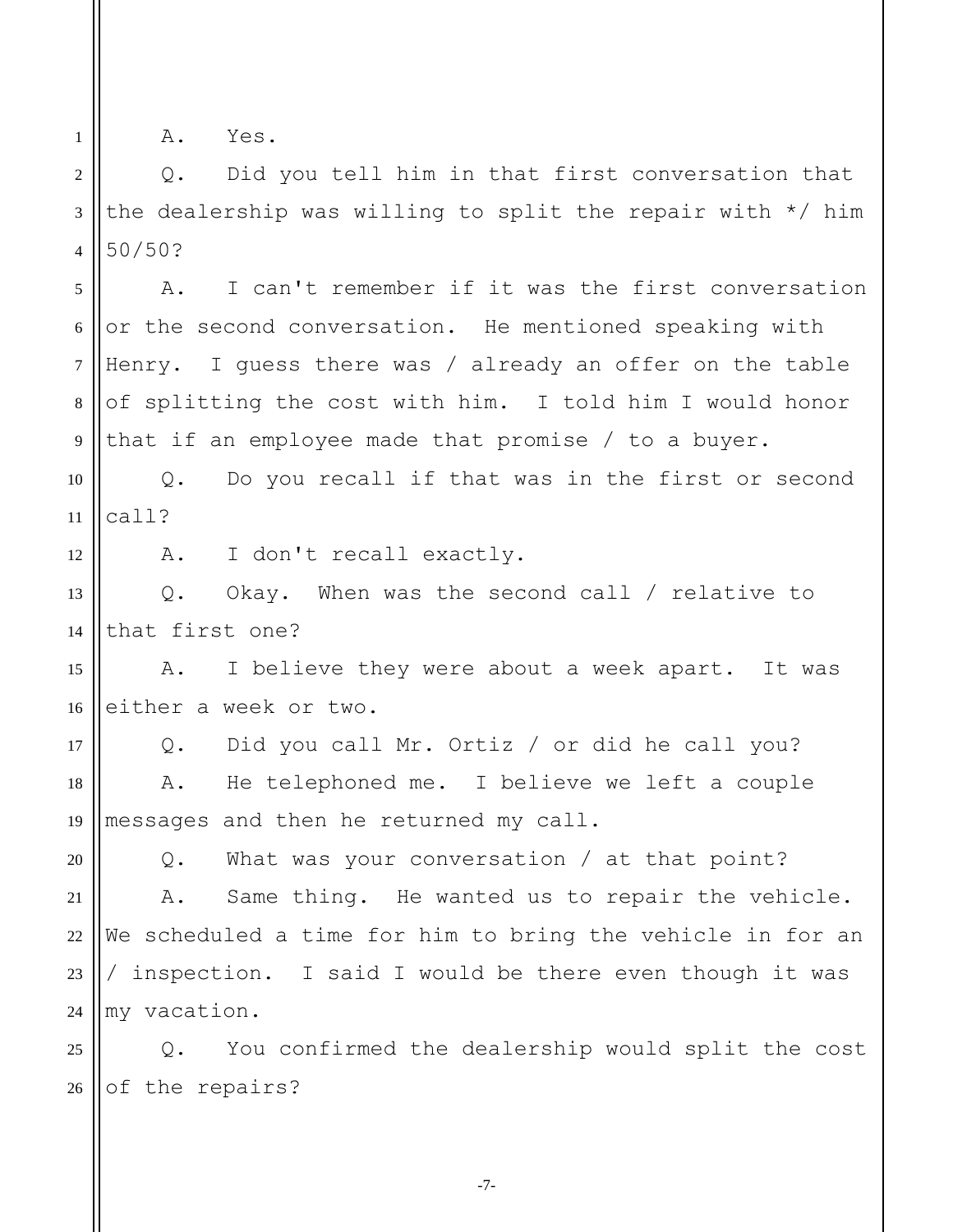| $\mathbf 1$      | Yes. /<br>Α.                                                |
|------------------|-------------------------------------------------------------|
| $\sqrt{2}$       | You told Mr. Ortiz even though it wasn't a<br>$\mathsf Q$ . |
| $\mathfrak{Z}$   | covered repair, you were willing to do that because Mr.     |
| $\overline{4}$   | Nava offered that to him, correct? $*/$                     |
| 5                |                                                             |
| $\sqrt{6}$       |                                                             |
| $\boldsymbol{7}$ |                                                             |
| $\,8\,$          |                                                             |
| $\overline{9}$   |                                                             |
| $10\,$           |                                                             |
| $11\,$           |                                                             |
| 12               |                                                             |
| 13               |                                                             |
| 14               |                                                             |
| 15               |                                                             |
| $16\,$           |                                                             |
| 17               |                                                             |
| $18\,$           |                                                             |
| $19\,$           |                                                             |
| $20\,$           |                                                             |
| $21\,$           |                                                             |
| 22               |                                                             |
| 23               |                                                             |
| 24               |                                                             |
| 25<br>$26\,$     |                                                             |
|                  |                                                             |
|                  |                                                             |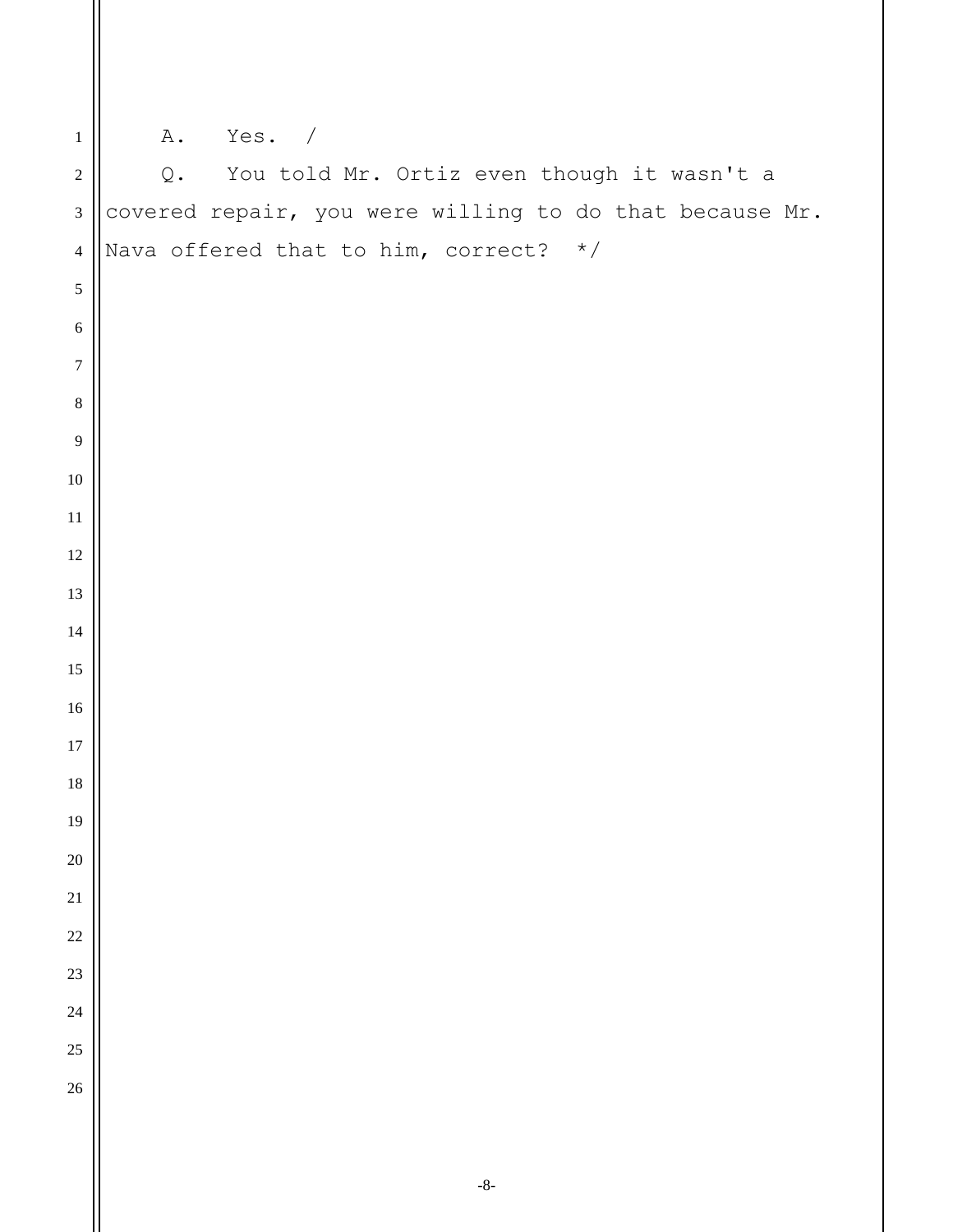START TYPING

1

2

3

7

MR. EDWARDS: Your Honor, I need to object. Leading. THE COURT: Sustained.

4 5 6 Q. BY MR. KARL: Did you confirm the discussion that Mr. Ortiz previously had with Mr. Nava about the dealership covering / the repairs?

A. Yes.

8 9 Q. Now, did you then have another discussion with Mr. Ortiz?

10 A. Yes.

11 12 Q. And what did you and Mr. Ortiz discuss in that call? /

13 14 15 16 A. It was kind of a phone call out of the blue. I explained to him I was a little upset because he didn't show up / and I had made arrangements to be there on my day off. So I had come in on my own time because --

17 18 MR. EDWARDS: Objection, your Honor. / Narrative and not responsive to the question.

THE COURT: Counsel, repeat your question.

20 21 Q. BY MR. KARL: What did you and Mr. Ortiz discuss in that third conversation?

22 23 24 25 A. He made an / excuse and said something came up. I told him that if he wanted me to examine the vehicle, he needed to bring it during my regular / schedule during the week.

26

19

Q. So you discussed the fact that he didn't show up

-9-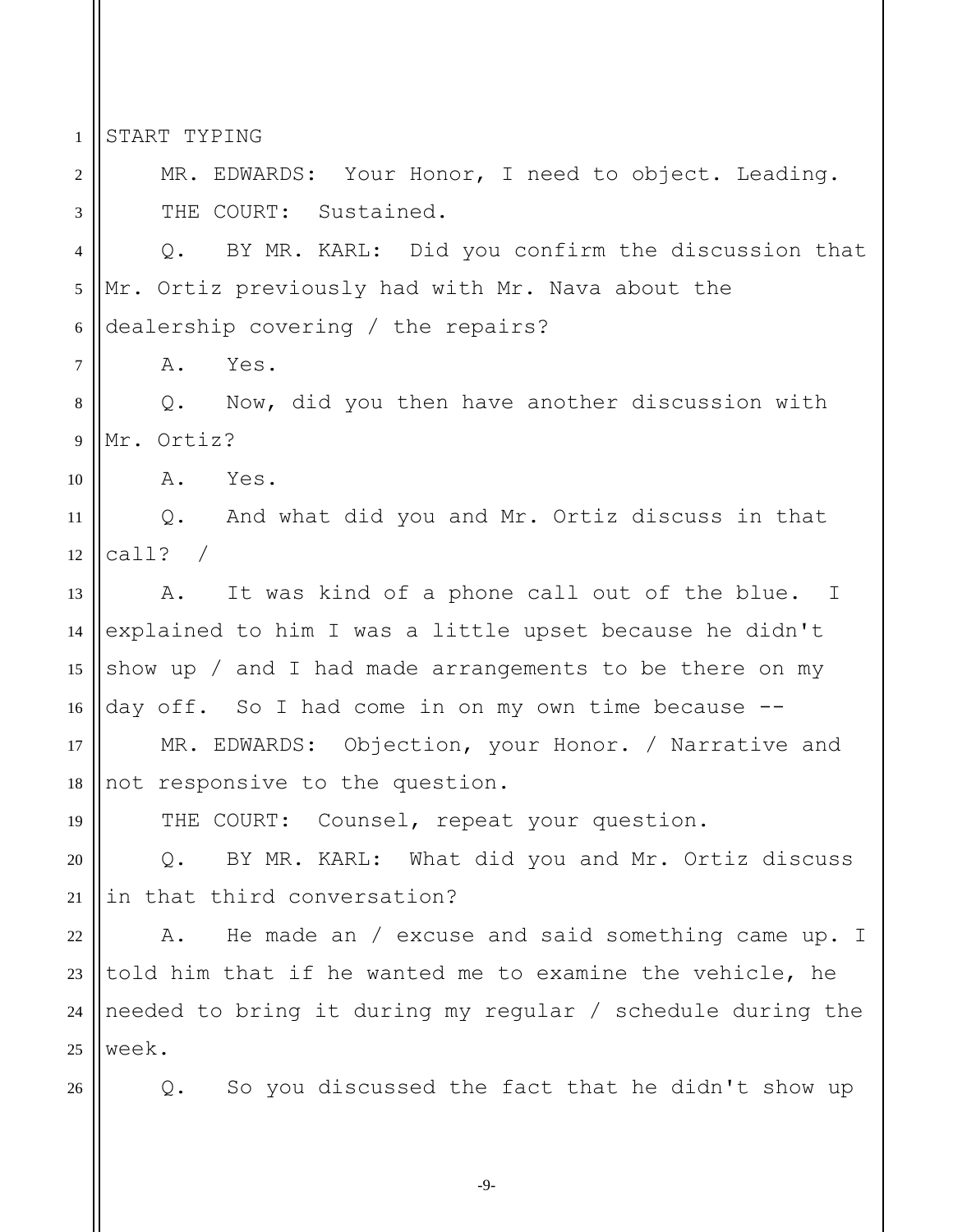1 2 3 4 5 6 7 8 9 10 11 12 13 14 15 16 17 18 19 20 21 22 23 24 25 26 for the appointment? A. Correct. Q. And you told him to bring it / back at his convenience? A. Yes. Q. Did he ever bring it back? A. Not to my knowledge, no. Q. Did he ever call you again after that?  $A. \tNo. *$ Q. In that third phone call with you, did Mr. Ortiz tell you he wanted the dealership to cover the entire repair? A. He said that in / every call we had about repairs. He didn't believe he had any obligation for the cost of the repairs. Q. Was he demanding that Palmer Ford / cover all the costs? A. Yes. Q. So did Mr. Ortiz threaten that he would sue you? A. Yes, sir. MR. EDWARDS: Objection. Irrelevant. THE COURT: Sustained. Q. BY MR. KARL: Ms. Taylor, would you be / kind enough to look at the exhibit on the screen. MR. EDWARDS: Your Honor, may I speak with Mr. Karl for just a moment?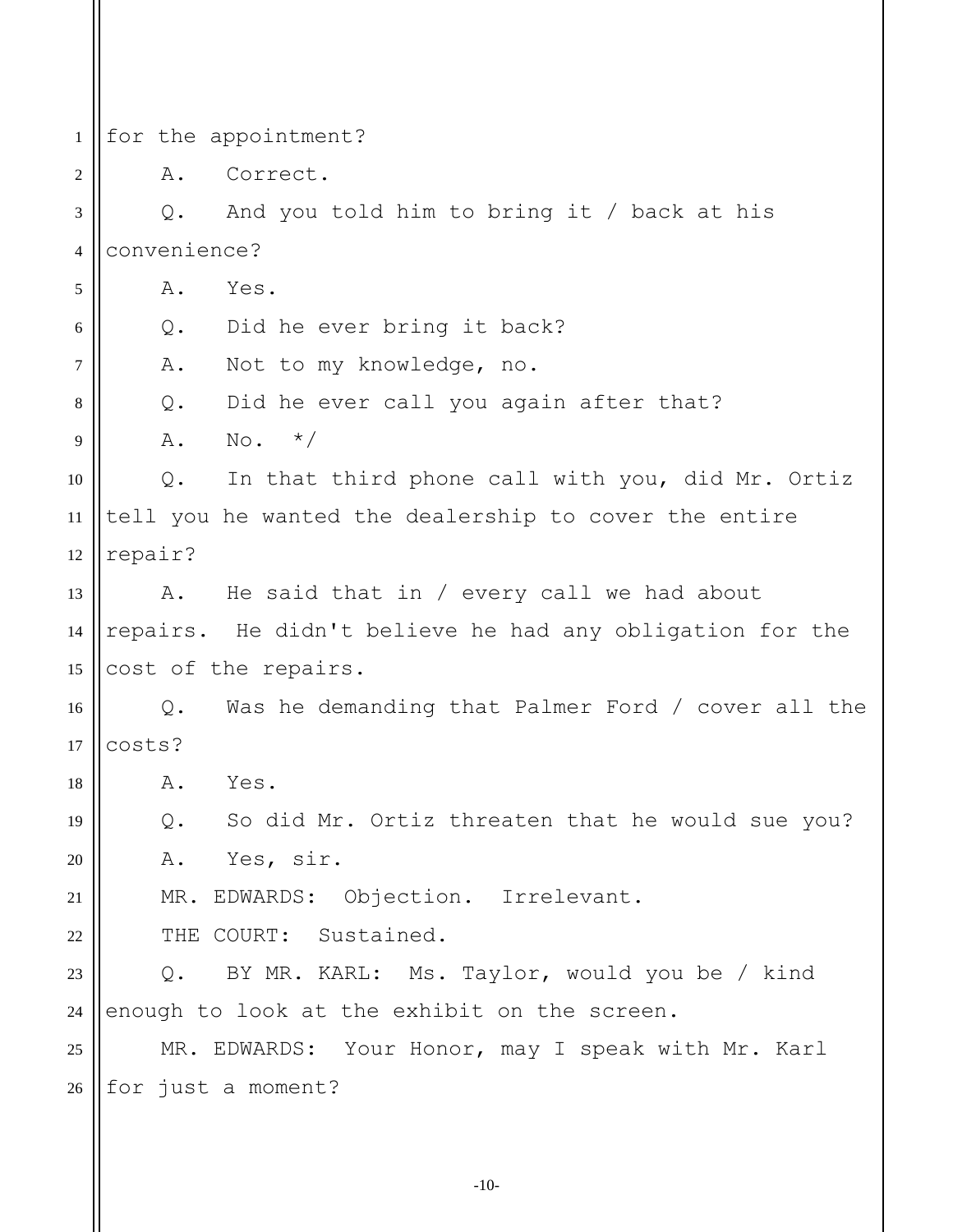THE COURT: Yes.

1

| $\overline{2}$ | MR. KARL: Your Honor, / this is a document that's         |
|----------------|-----------------------------------------------------------|
| $\mathfrak{Z}$ | been stipulated to be admitted by the parties. And that's |
| $\overline{4}$ | true for each one of these.                               |
| 5              | MR. EDWARDS: No objection, your Honor. /                  |
| 6              | THE COURT: Those are now in evidence. Thank you.          |
| $\tau$         | Q. BY MR. KARL: Ms. Taylor, is this a letter that         |
| $8\,$          | you, as general manager, received from the Talbert law    |
| 9              | firm?                                                     |
| 10             | A. Yes. /                                                 |
| 11             | MR. KARL: Your Honor, may I approach?                     |
| 12             | THE COURT: Yes.                                           |
| 13             | Q. BY MR. KARL: Did you have a conversation with          |
| 14             | Talbert about this letter?<br>$\overline{\texttt{Mr.}}$   |
| 15             | Α.<br>Yes.                                                |
| 16             | When was that?<br>Q.                                      |
| 17             | It was prior to / the arrival of the letter.<br>Α.        |
| 18             | Q. And what did he tell you?                              |
| 19             | MR. EDWARDS: Objection. Irrelevant.                       |
| 20             | THE COURT: Mr. Karl, why is this relevant? Do you         |
| 21             | wish to be heard $*/$ on relevance?                       |
| 22             | MR. KARL: No, I do not. The letter speaks for             |
| 23             | itself. Thank you.                                        |
| 24             | THE COURT: Next question.                                 |
| 25             | BY MR. KARL: Ms. Taylor, when you received the<br>$Q$ .   |
| 26             | demand letter that we / have just seen, did you send that |
|                |                                                           |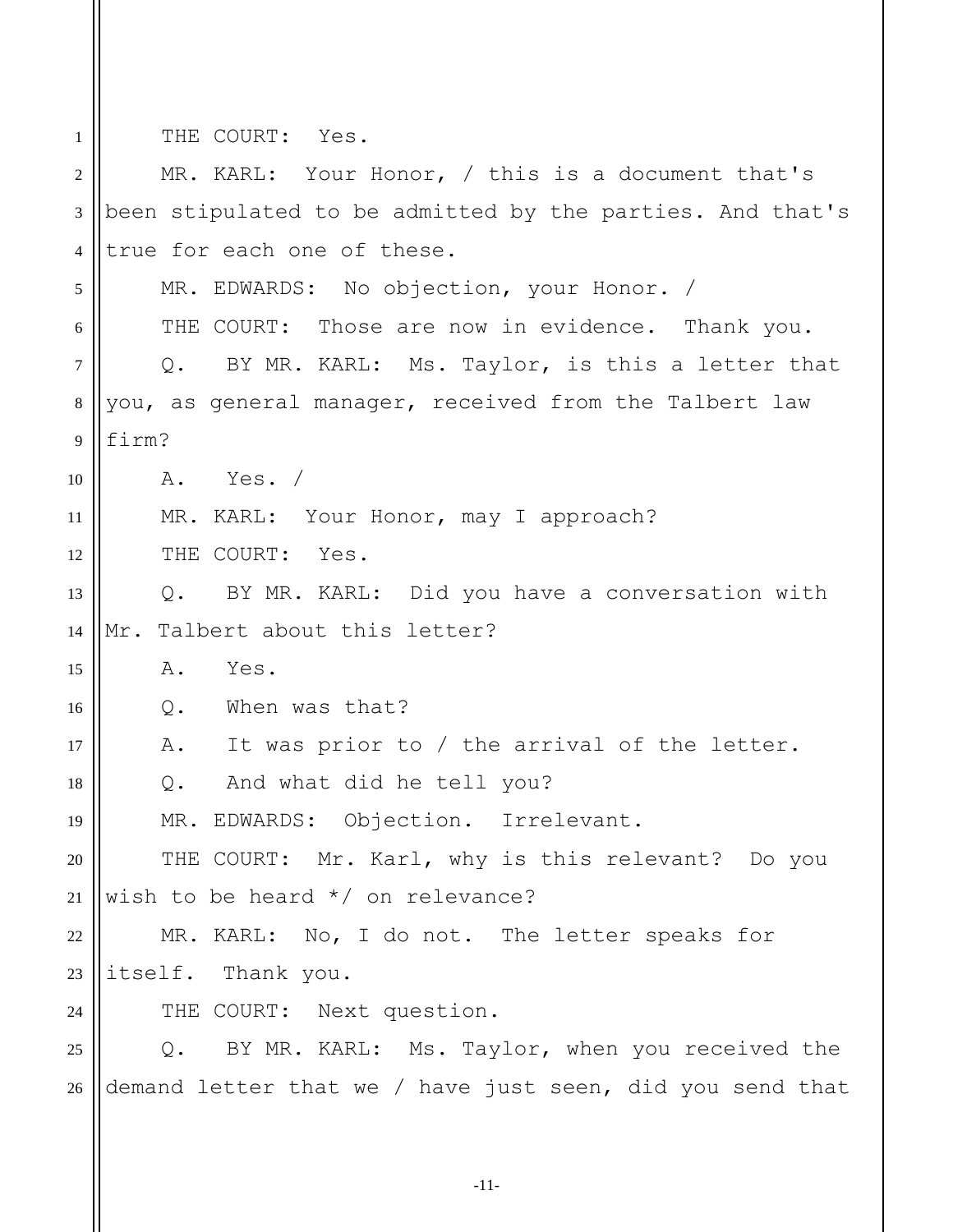1 to our office?

2

15

16

17

18

23

24

A. Yes.

3 4 5 6 7 8 9 10 11 Q. And did you ask our office to respond to the demand letter? A. Yes. Q. And / did you authorize the contents of our response to this letter? A. Yes. Q. Other than the conversations that you have discussed, did you ever have any / further conversations with Mr. Ortiz?

12 A. Not that I can recall.

13 14 MR. KARL: Thank you. No further questions, your Honor.

THE COURT: Mr. Edwards.

MR. EDWARDS: Thank you, your Honor.

## CROSS-EXAMINATION

Q. BY MR. EDWARDS: Good morning, / Ms. Taylor.

19 A. Good morning.

20 21 Q. At the time that Mr. Ortiz purchased this truck, you were the sales manager, right?

22 A. No, I wasn't.

Q. What was your / position?

A. General manager.

25 26 Q. That's right. General manager. Thank you. That covers the entire dealership?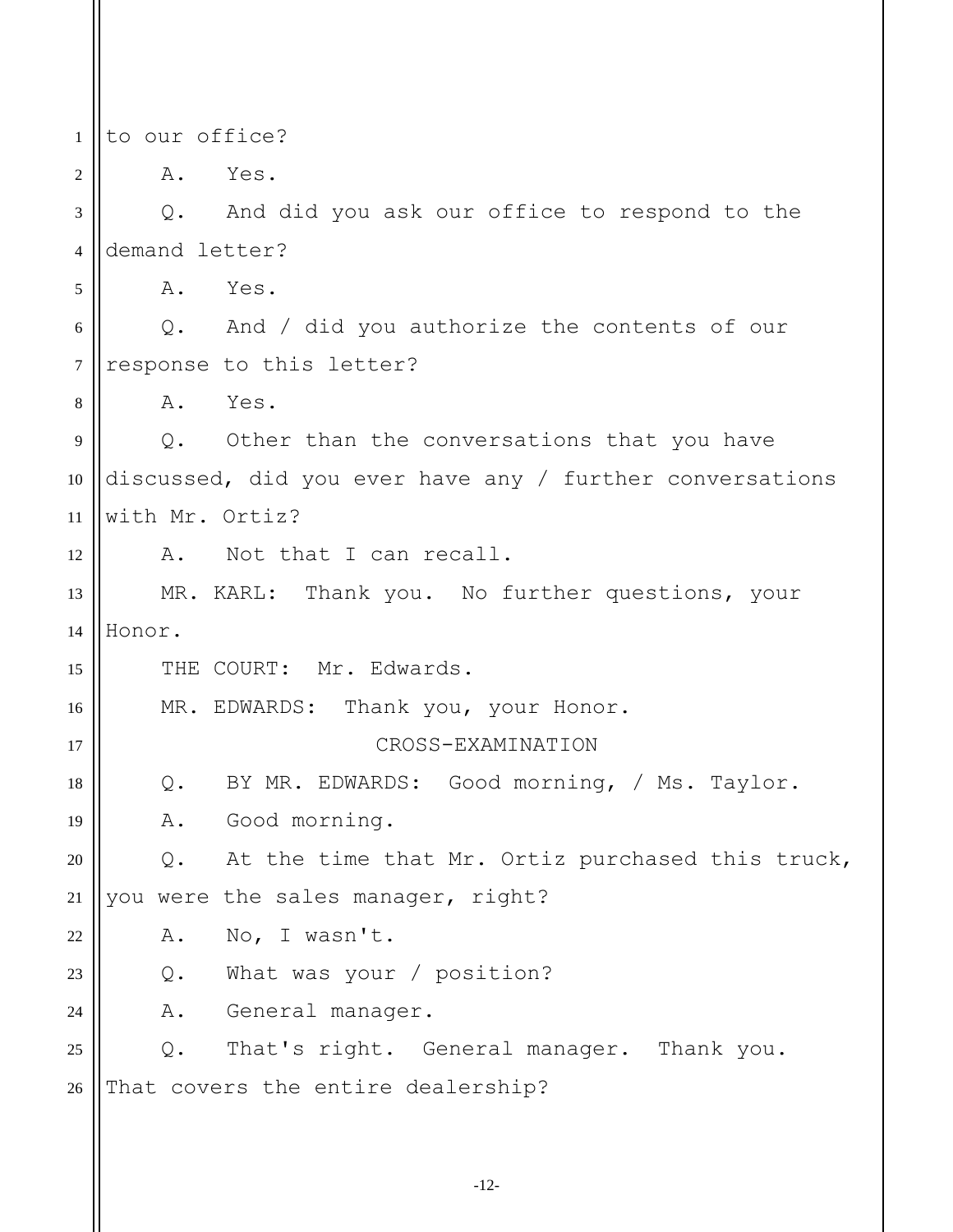1 2 3 4 5 6 7 8 9 10 11 12 13 14 15 16 17 18 19 20 21 22 23 24 25 26 A. Yes. Q. That includes parts, service, and sales? A. All three, yes. / Q. So everybody at that dealership is working for you? A. I guess you could say it that way. Q. But you weren't involved in the sales process / of this truck on May 15th, 2014? A. No, I wasn't involved in the purchase of this truck. Q. So you don't know anything about \*/ what took place on May 15th, 2014? A. No, I don't. Q. Now, you said before that your dealership does have a full disclosure policy; / is that right? A. Yes. Q. And you disclose to the buyers everything that you think they would find important when they are deciding whether to buy / a car at your dealership? MR. KARL: Objection. Misstates her testimony. THE COURT: You may answer. THE WITNESS: Yes. Things that are relevant to the purchase of the car. We report / things about the car that are reported to us. Q. BY MR. EDWARDS: And also what you find on inspecting the vehicle, right?

-13-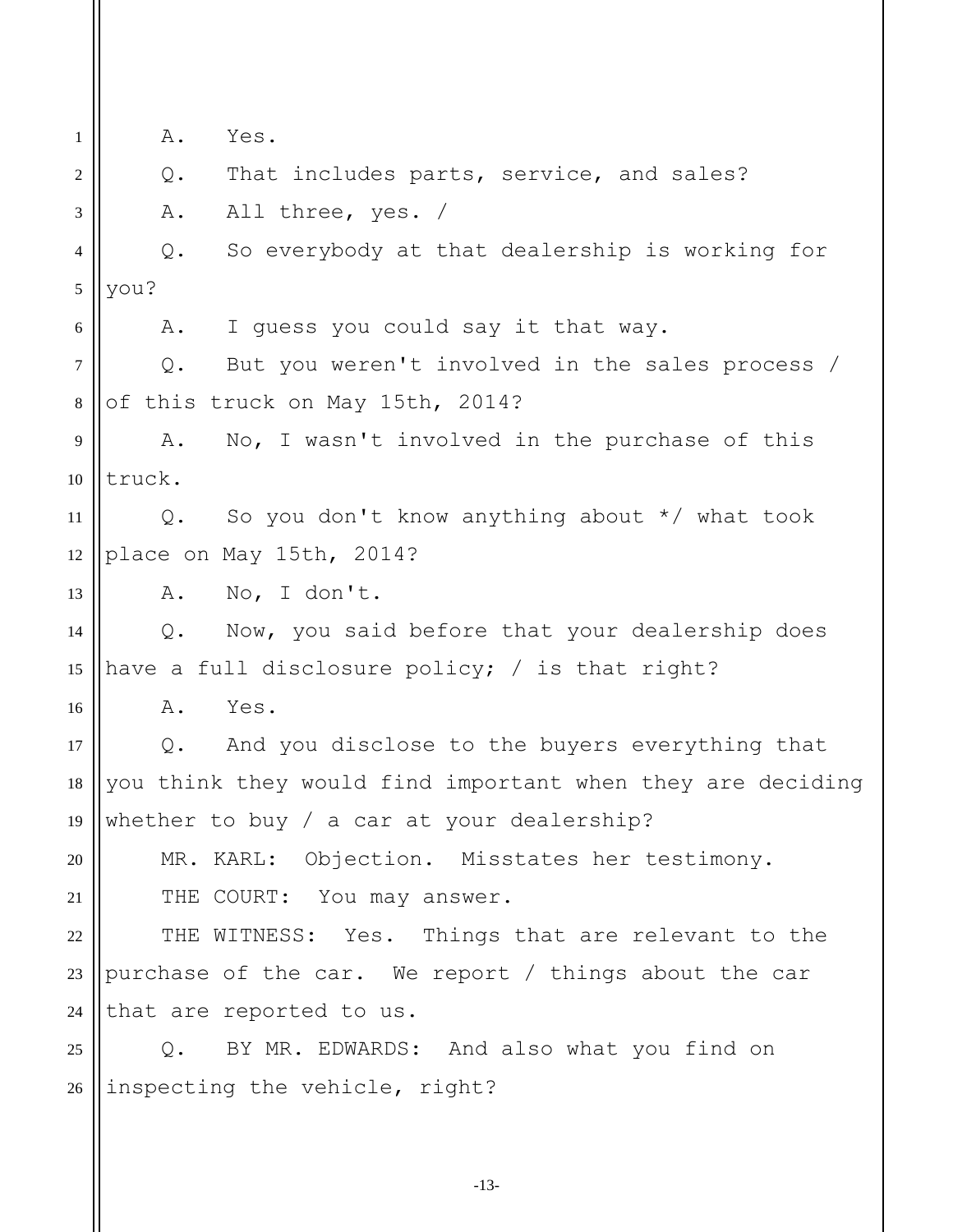1

A. Yes.

2 3 4 5 6 7 8 9 10 11 12 13 14 15 16 17 18 19 20 21 22 23  $24$ 25 26 Q. And when you take in / a vehicle in trade, it is important for you to discover the history of the vehicle, is it not? A. Yes. Q. Okay. You want to know / what the title history has been, correct? A. Yes. Q. You want to determine if it has been salvaged, correct? A. Yes. Q. You want to know if it / has been in an accident, correct? A. We would like to, but sometimes you don't always discover that. Q. But that would be important, correct? A. Absolutely. Q. You / would like to know whether it has been repainted, correct? A. Yes. Q. And that's because it's important to you when you are taking in a vehicle  $*/$  to know whether it is factory paint or not, right? A. Yes. Q. And are you aware of any documentation in the file for this car that / told Mr. Ortiz this car had been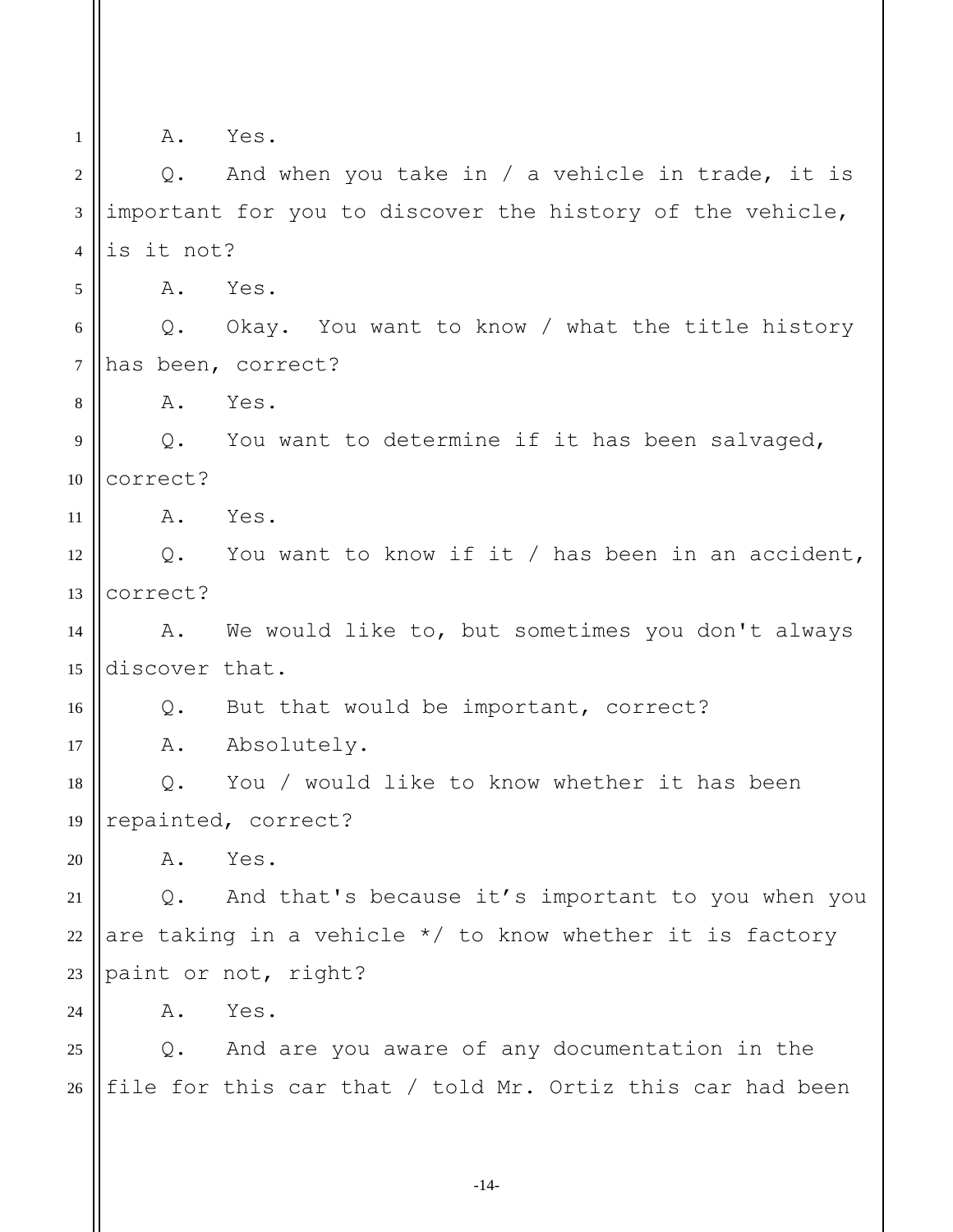1 2 3 4 5 6 7 8 9 10 11 12 13 14 15 16 17 18 19 20 21 22 23 24 25 26 repainted? MR. KARL: Objection. Beyond the scope. THE COURT: You may answer. THE WITNESS: No. Q. BY MR. EDWARDS: Do you know if somebody at Palmer Ford told / Mr. Ortiz the bumpers had been repainted? A. No, I wouldn't know that. Q. You said earlier that when a customer buys a car at your place, / they get something called the Carfax folder, correct? A. Yes. Q. Do you see that document I have put before you? A. Yes. Q. It is a four-page document? / A. That's correct. Q. Does each page show something that would be in the folder you give to customers who purchase automobiles from Palmer Ford? A. Yes. MR. KARL: Objection. / Relevance. Beyond the scope. Q. BY MR. EDWARDS: And you give this to your buyers with every purchase? THE COURT: Mr. Edwards, if there is an objection, please wait for me / to rule. MR. EDWARDS: I'm sorry, your Honor.

-15-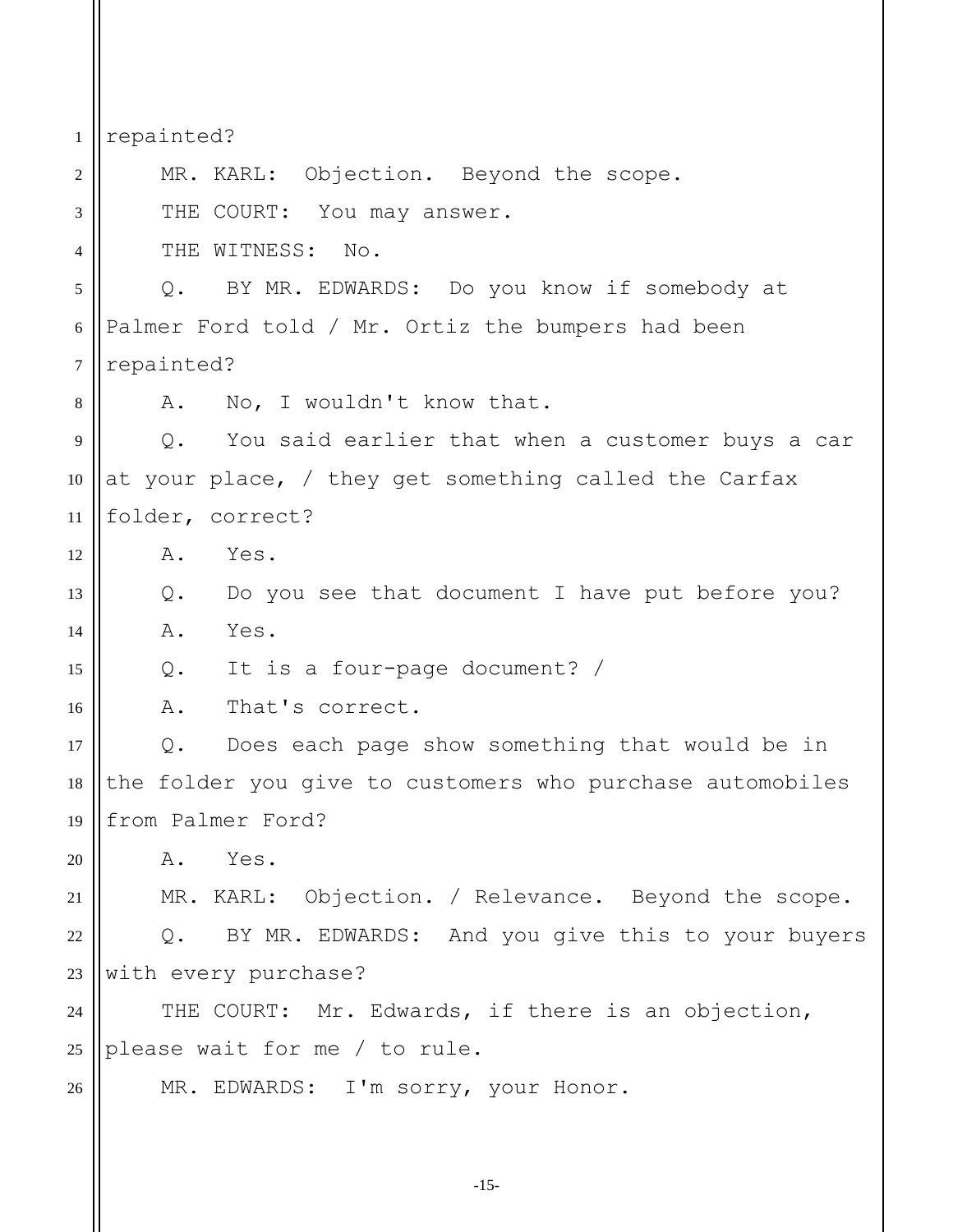1 2 3 4 5 6 7 8 9 10 11 12 13 14 15 16 17 18 19 20 21 22 23 24 25 26 THE COURT: Thank you. That's overruled. Q. BY MR. EDWARDS: You give this to your customers, ma'am? A. It is a handy little folder because it / has places to put any reports we have on the vehicle. MR. EDWARDS: Your Honor, may I briefly approach the witness? THE COURT: What do you intend to do, \*/ Mr. Edwards? MR. EDWARDS: I would like to show her the original of this document. THE COURT: I believe she has seen and identified that already. Q. BY MR. EDWARDS: You testified for / Mr. Karl that you give this to customers so that they can have a folder to put the Carfax report in, correct? A. I don't believe / I said that. Q. Okay. Well, what is the purpose of this folder? A. The purpose of the folder is to keep the paperwork together. When the / salesperson presents the vehicle, they can go through it, and the papers won't fly around in the car. This folder just stays on the dash / of the car. Q. So this is in the vehicle as it sits on the sales lot? A. Yes. Q. And then this document is given to customers / as

-16-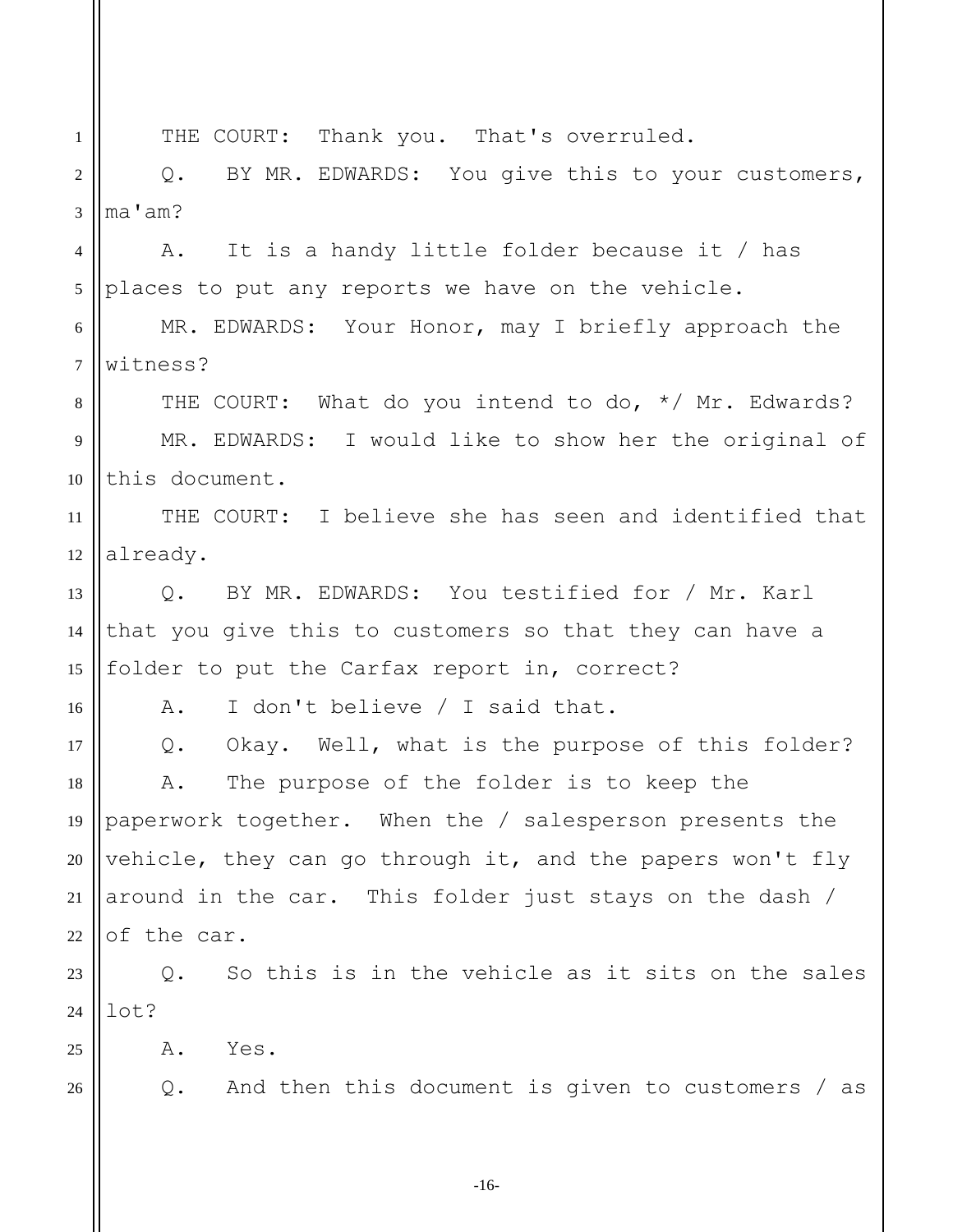| $\mathbf{1}$   | well when they buy the vehicle?                            |
|----------------|------------------------------------------------------------|
| 2              | I don't know if every single time they take the<br>Α.      |
| 3              | folder. They are offered the paperwork, and sometimes /    |
| $\overline{4}$ | they also retain the folder.                               |
| 5              | Q. Okay. But on the front page it says something           |
| 6              | about checking the vehicle's history so the customers      |
| $\tau$         | don't have to / worry, right?                              |
| 8              | MR. KARL: Objection. The document speaks for itself.       |
| 9              | It's beyond the scope.                                     |
| 10             | THE COURT: Is there a question, Mr. Edwards?               |
| 11             | MR. EDWARDS: Yes, your Honor.                              |
| 12             | THE COURT: Would you ask it, */ please.                    |
| 13             | Q. BY MR. EDWARDS: This document is directed to the        |
| 14             | customers, is it not?                                      |
| 15             | MR. KARL: Objection. Calls for speculation. Beyond         |
| 16             | the scope.                                                 |
| 17             | THE COURT: You may answer.                                 |
| 18             | THE WITNESS: Yes. That's a Carfax / report. I think        |
| 19             | that's part of their branding, yes.                        |
| 20             | BY MR. EDWARDS: But this is a Palmer Ford<br>$Q_{\bullet}$ |
| 21             | document, is it not, ma'am?                                |
| 22             | Yes.<br>Α.                                                 |
| 23             | Q. On the next page / of that document, there are          |
| 24             | some statements to the customer, correct?                  |
| 25             | Yes.<br>Α.                                                 |
| 26             | Q. You are telling them you have checked everything        |
|                |                                                            |
|                |                                                            |

-17-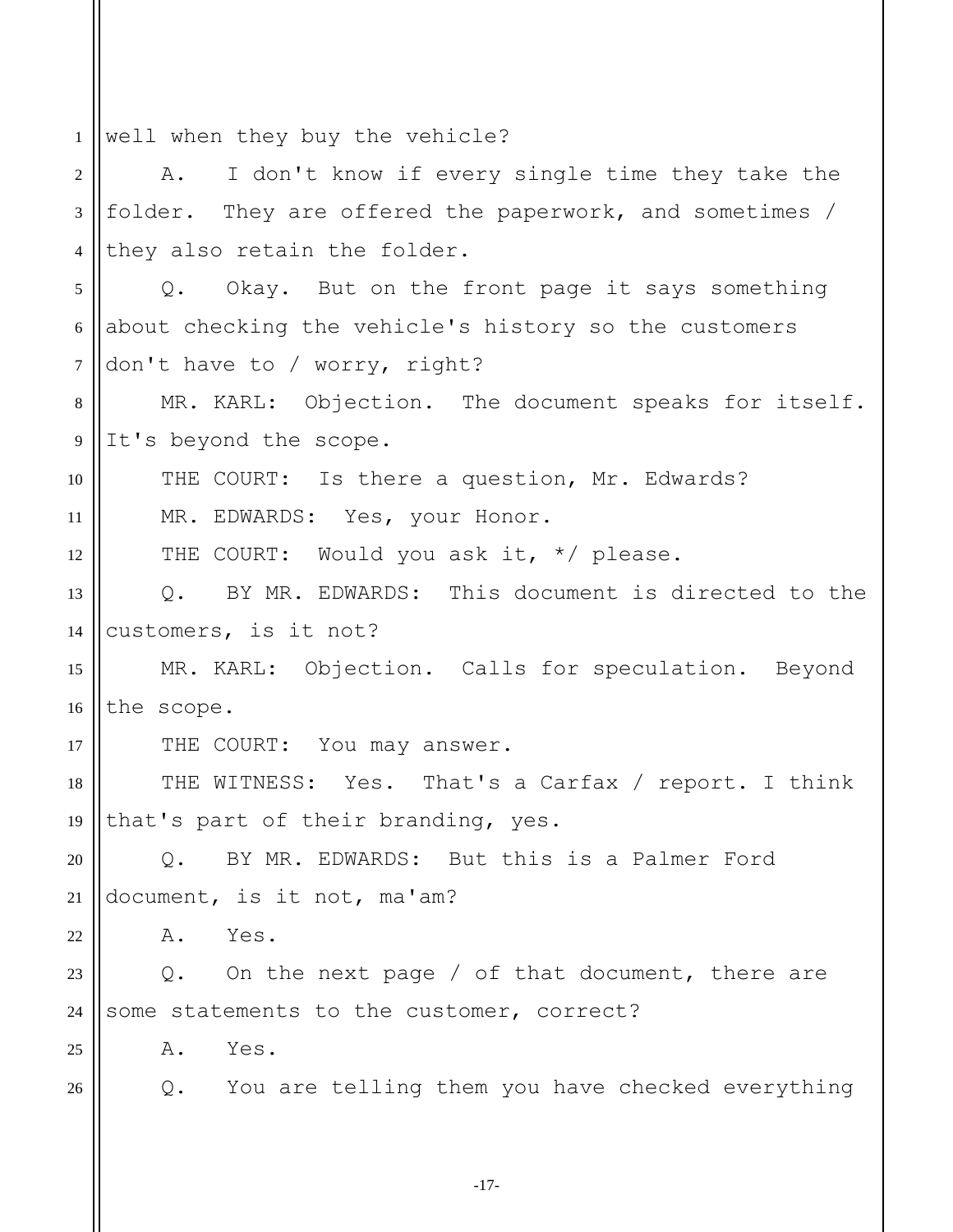1 2 3 4 5 6 7 8 9 10 11 12 13 14 15 16 17 18 19 20 21 22 23 24 25 26 past and present? MR. KARL: Objection. Lacks / foundation. The document speaks for itself. THE COURT: As to the latter, that will be sustained. Q. BY MR. EDWARDS: Ma'am, turn to the last page of the same exhibit. I / will put it up on the overhead. Is this what you are looking at? A. Yes. Q. And it talks about the types of cars Palmer Ford / sells and the different warranty programs or plans; is that true? A. That's right. Q. And on a Ford vehicle, Ford Motor Company is giving the warranty, / true? A. Yes. Q. Ma'am, can we agree this truck we are talking about now was a certified used car? MR. KARL: Objection. Calls for speculation. Lacks foundation. THE COURT: You / can answer. THE WITNESS: Yes, I think it was. It went through that inspection process. Q. BY MR. EDWARDS: This truck has been thoroughly inspected, has it not? MR. KARL: Objection. Beyond the \*/ scope of direct. THE COURT: Sustained.

-18-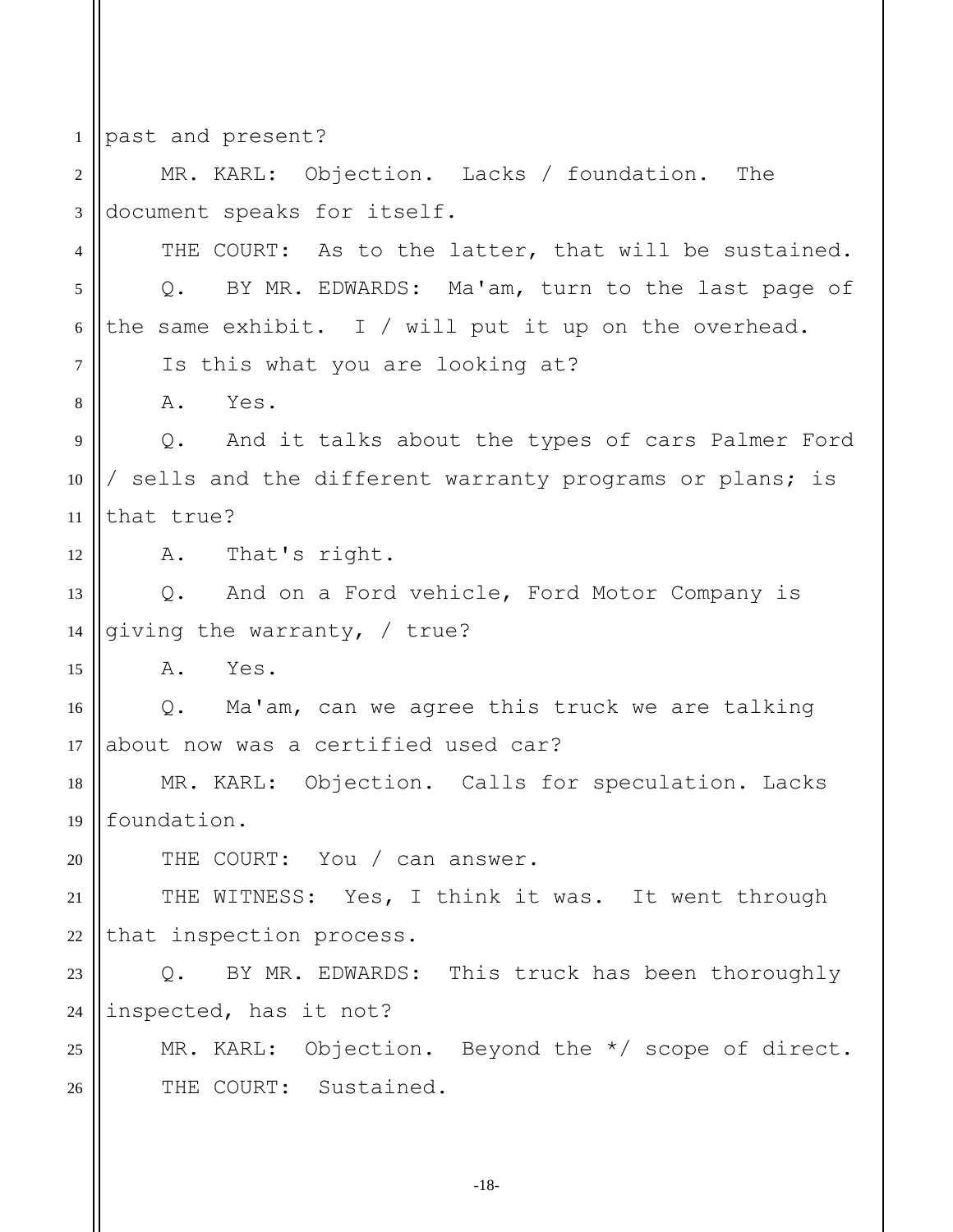1 2 3 4 5 6 7 8 9 10 11 12 13 14 15 16 17 18 19 20 21 22 23  $24$ 25 26 Q. BY MR. EDWARDS: Ms. Taylor, when Mr. Ortiz contacted you complaining about the ride on his vehicle, what type of research did you do / in evaluating his claims to you? A. I don't believe I did any research. Q. You didn't look at any files? A. No. Q. You didn't look at repair / orders? A. I did not. Q. You didn't contact the service manager? A. Not that I am aware of. At this point in time, our discussion was that / he complained about the ride of the vehicle, and I told him to bring it in so we can inspect it. Q. Okay. You didn't call / the service manager to find out what they had found on the vehicle? A. No. Q. Why not? A. I asked Mr. Ortiz to bring the truck in / so we could all meet and talk about it. Q. Are you a mechanic? A. I am not. Q. Have you ever been a mechanic? A. No. Q. And when / Mr. Ortiz contacted you again, you knew the truck had already been seen by your service

-19-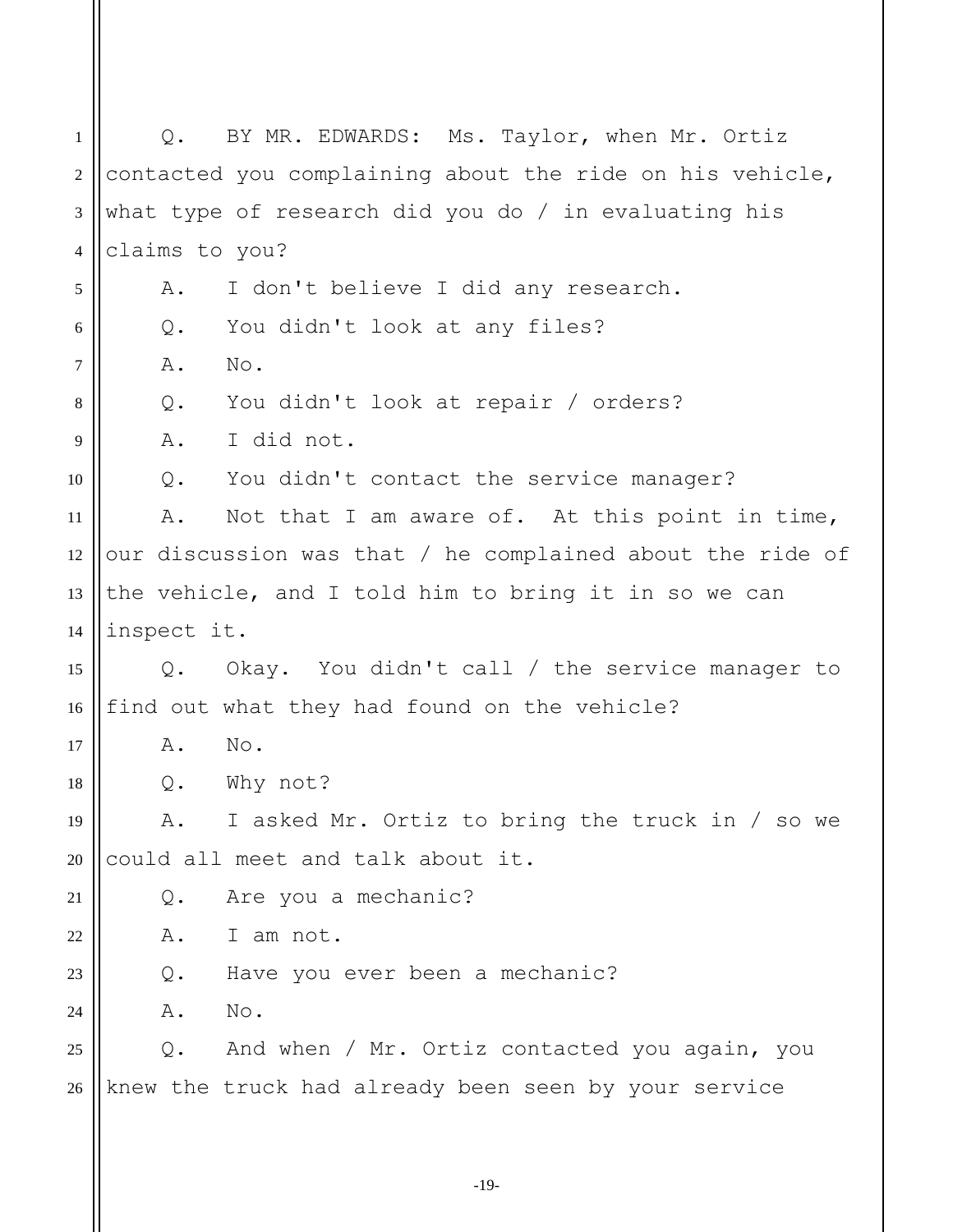1 2 3 4 5 6 7 8 9 10 11 12 13 14 15 16 17 18 19 20 21 22 23 24 25 26 department; isn't that right? A. Repeat that, please. Q. When you / spoke with Mr. Ortiz, you were aware that your dealership had already seen the truck for the ride issue; isn't that right? MR. KARL: Objection. Irrelevant. THE COURT: Sustained. \*/ Q. BY MR. EDWARDS: Let me back up one moment. When you were talking about certified vehicles, you testified they come with two keys; is that right? A. I don't / believe I testified to that before. Q. I may be mistaken. I might be thinking of another witness. A. I never did. It is factory vehicles only. / Q. Is it a part of the inspection process to check and make sure that the keys are there? A. No. Q. Look at the last page of / this report. It has been admitted into evidence. A. Okay. Q. That's the certificate of the inspection that was done on this truck, correct? A. This would be / the inspection sheet with the technician's signature on those items. Q. My question is these are the things the technician is supposed to look for during / the

-20-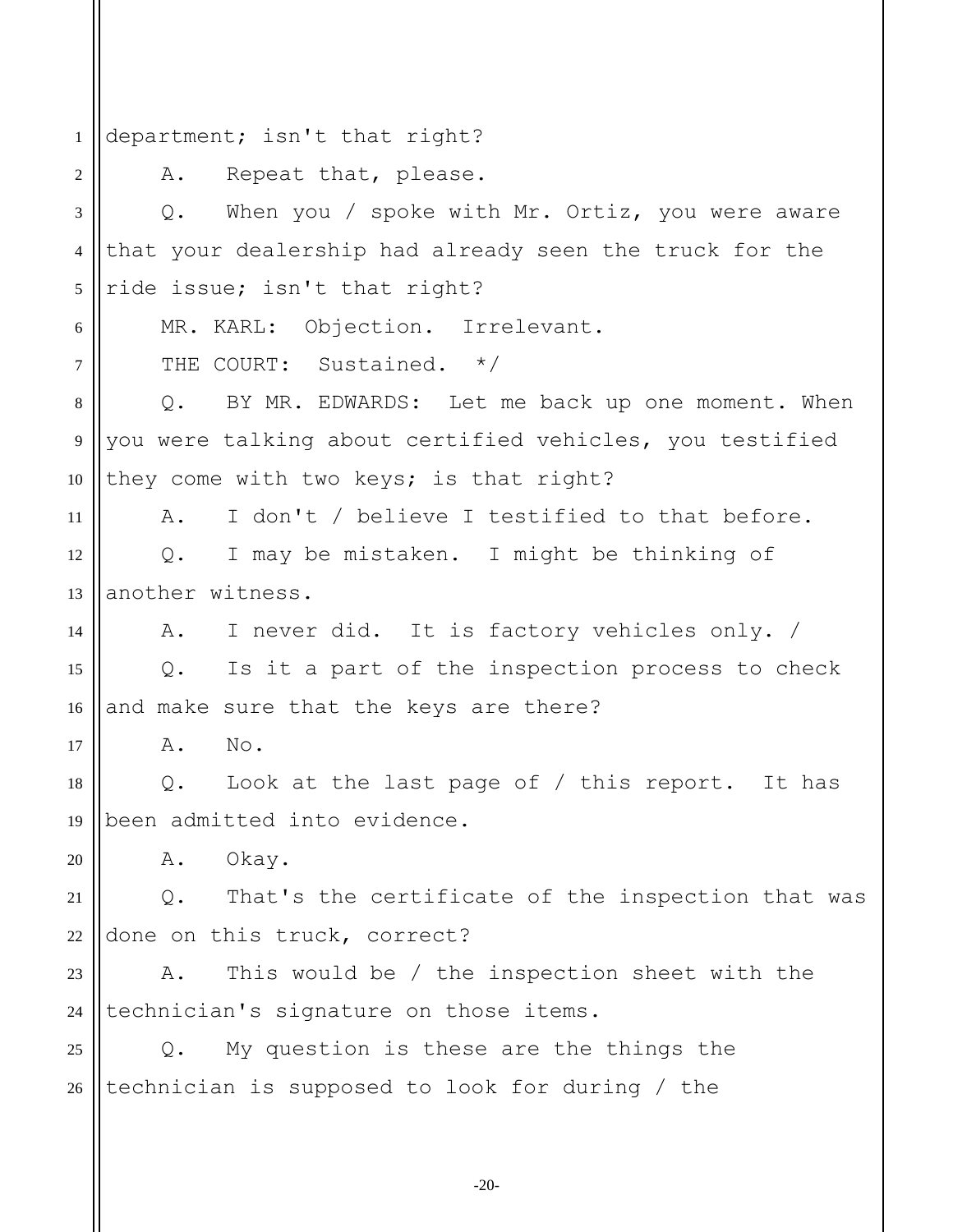| 1              | inspection, correct?                                      |
|----------------|-----------------------------------------------------------|
| 2              | A. Absolutely.                                            |
| 3              | Q. Okay. If you would look at the line I am               |
| $\overline{4}$ | pointing to on the screen, please.                        |
| 5              | Okay.<br>Α.                                               |
| 6              | Q. What does that line / represent?                       |
| $\overline{7}$ | MR. KARL: Objection. Irrelevant.                          |
| 8              | THE COURT: Counsel, what page are you on?                 |
| 9              | MR. EDWARDS: I am on the final page.                      |
| 10             | THE COURT: You are directing the witness to what          |
| 11             | line?                                                     |
| 12             | MR. EDWARDS: It would / be 15, please.                    |
| 13             | THE COURT: All right.                                     |
| 14             | Q. BY MR. EDWARDS: Ms. Taylor, do you see that?           |
| 15             | Α.<br>Yes.                                                |
| 16             | Q. It says keys plural, correct?                          |
| 17             | Keys and locks.<br>Α.                                     |
| 18             | Does it say just one $*/$ key?<br>Q.                      |
| 19             | THE COURT: Mr. Edwards, I am going to politely ask        |
| 20             | you to move on, please.                                   |
| 21             | BY MR. EDWARDS: Ms. Taylor, I will direct your<br>Q.      |
| $22\,$         | attention now to this exhibit. / This document has been   |
| 23             | admitted into evidence, and I am directing your attention |
| 24             | to the second line here.                                  |
| 25             | A. Okay.                                                  |
| 26             | Q. First of all, what is this / document?                 |
|                |                                                           |

-21-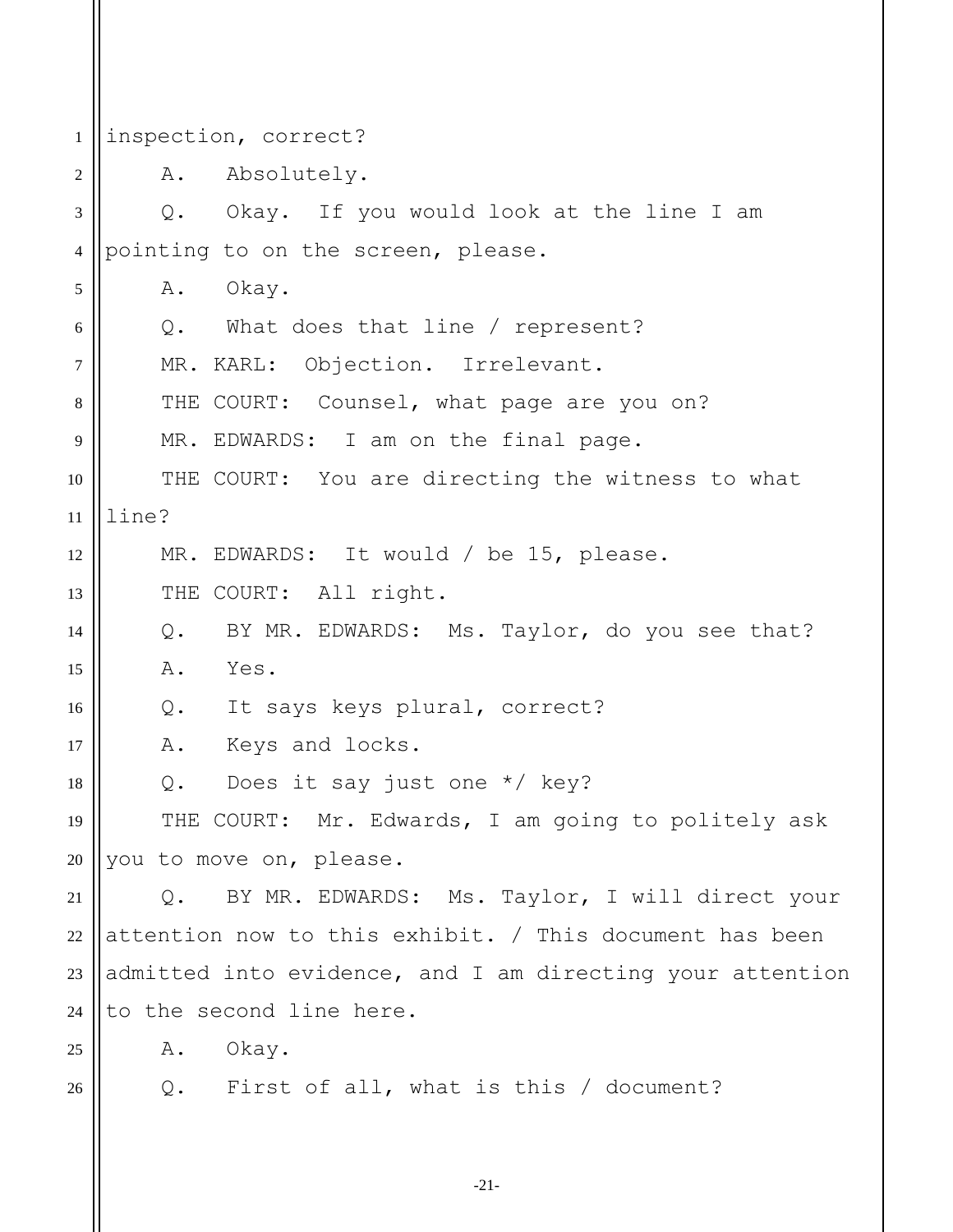1 2 3 4 5 6 7 8 9 10 11 12 13 14 15 16 17 18 19 20 21 22 23  $24$ 25 26 A. This is a repair order. Q. And that's for the subject vehicle, correct? A. I believe so. Q. Okay. And it is a repair order for what? / A. This would be what happens when we work on a vehicle. We would open an order, and this would be that document. Q. This is a / document known as the repair order; is that true? A. Yes. Q. This informs the service department they can perform the work on the vehicle? A. Yes, sir. / Q. Now, ma'am, do you know why it says Mike Roberts on there? A. I think that would be the previous owner. Q. And where I am pointing / right now, that line says to check tire vibration. Do you see that? A. Yes. Q. Did anyone at the dealership tell you this truck had a / tire vibration that was noted in the inspection process? MR. KARL: Objection. Beyond the scope. THE COURT: Sustained. Q. BY MR. EDWARDS: Have you ever reviewed this document before?

-22-